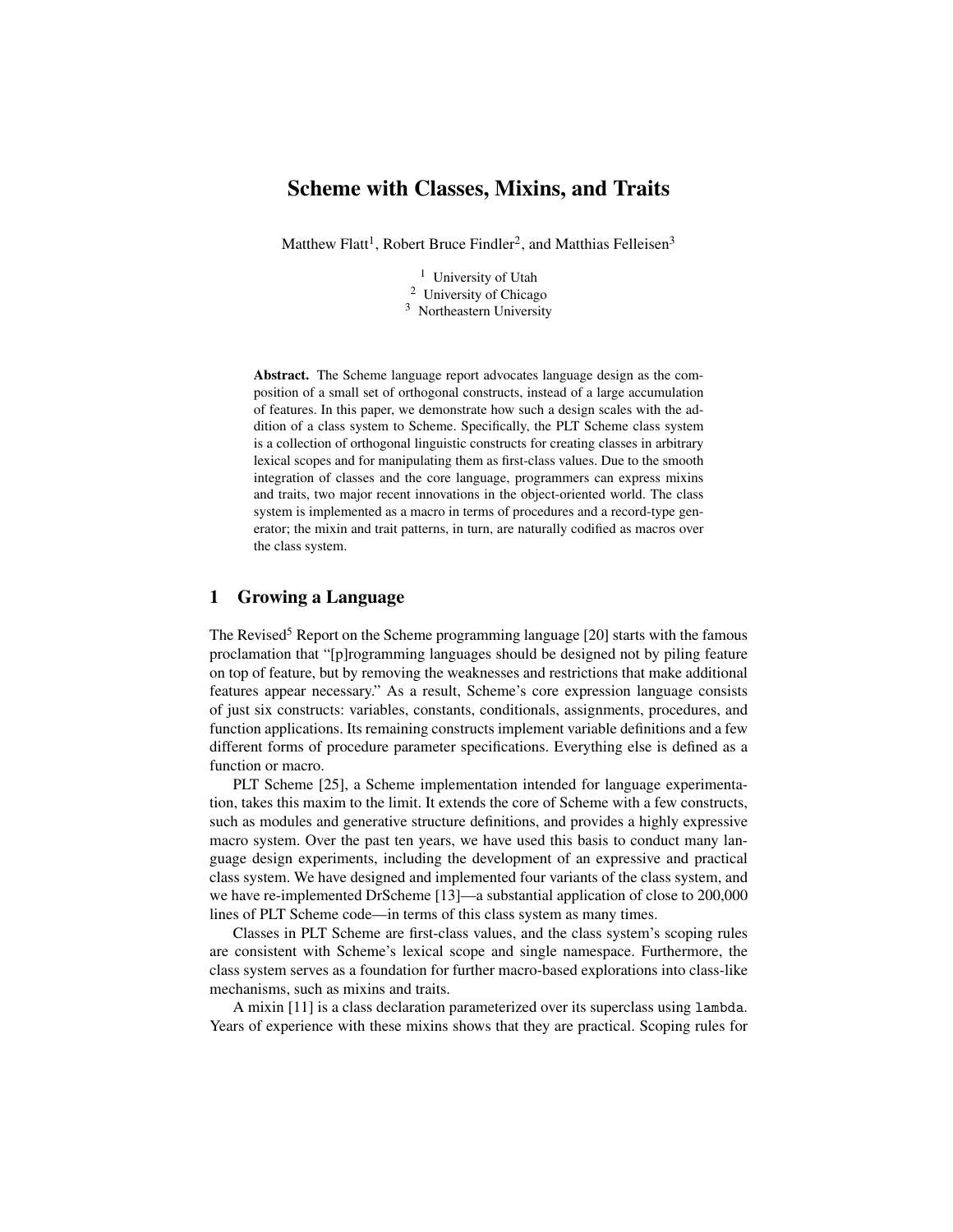methods allow both flexibility and control in combining mixins, while explicit inheritance specifications ensure that unintentional collisions are flagged early.

In this setting, a trait [29] is a set of mixins. Although mixins and traits both represent extensions to a class, we distinguish traits from mixins, because traits provide fine-grained control over individual methods in the extension, unlike mixins.

Last but not least, objects instantiated by the class system are efficient in space and time, whether the class is written directly or instantiated through mixins and or traits. In particular, objects in our system consume a similar amount of space to a Smalltalk or Java object. Method calls have a cost similar to Smalltalk method calls or interfacebased Java calls. In short, the class system is efficient as well as effective.

### 2 Classes

In PLT Scheme, a class expression denotes a first-class value, just like a lambda expression:

(class *superclass-expr decl-or-expr*∗)

The *superclass-expr* determines the superclass for the new class. Each *decl-or-expr* is either a declaration related to methods, fields, and intialization arguments, or it is an expression that is evaluated each time that the class is instantiated. In other words, instead of a method-like constructor, a class has initialization expressions interleaved with field and method declarations. Figure 1 displays a simplified grammar for *decl-orexpr*.

By convention, class names end with %. The built-in root class is object%. Thus the following expression creates a class with public methods get-size, grow, and eat:

```
(class object%
 (init size) ; initialization argument
 (define current-size size) ; field
 (super-new) ; superclass initialization
 (define/public (get-size)
   current-size)
 (define/public (grow amt)
   (set! current-size (+ amt current-size)))
 (define/public (eat other-fish)
   (grow (send other-fish get-size))))
```
The size initialization argument must be supplied via a named argument when instantiating the class through the new form:

(new (class object% (init size) ...) [size 10])

Of course, we can also name the class and its instance:

```
(define fish% (class object% (init size) ...))
(define charlie (new fish% [size 10]))
```
In the definition of fish%, current-size is a private field that starts out with the value of the size initialization argument. Initialization arguments like size are available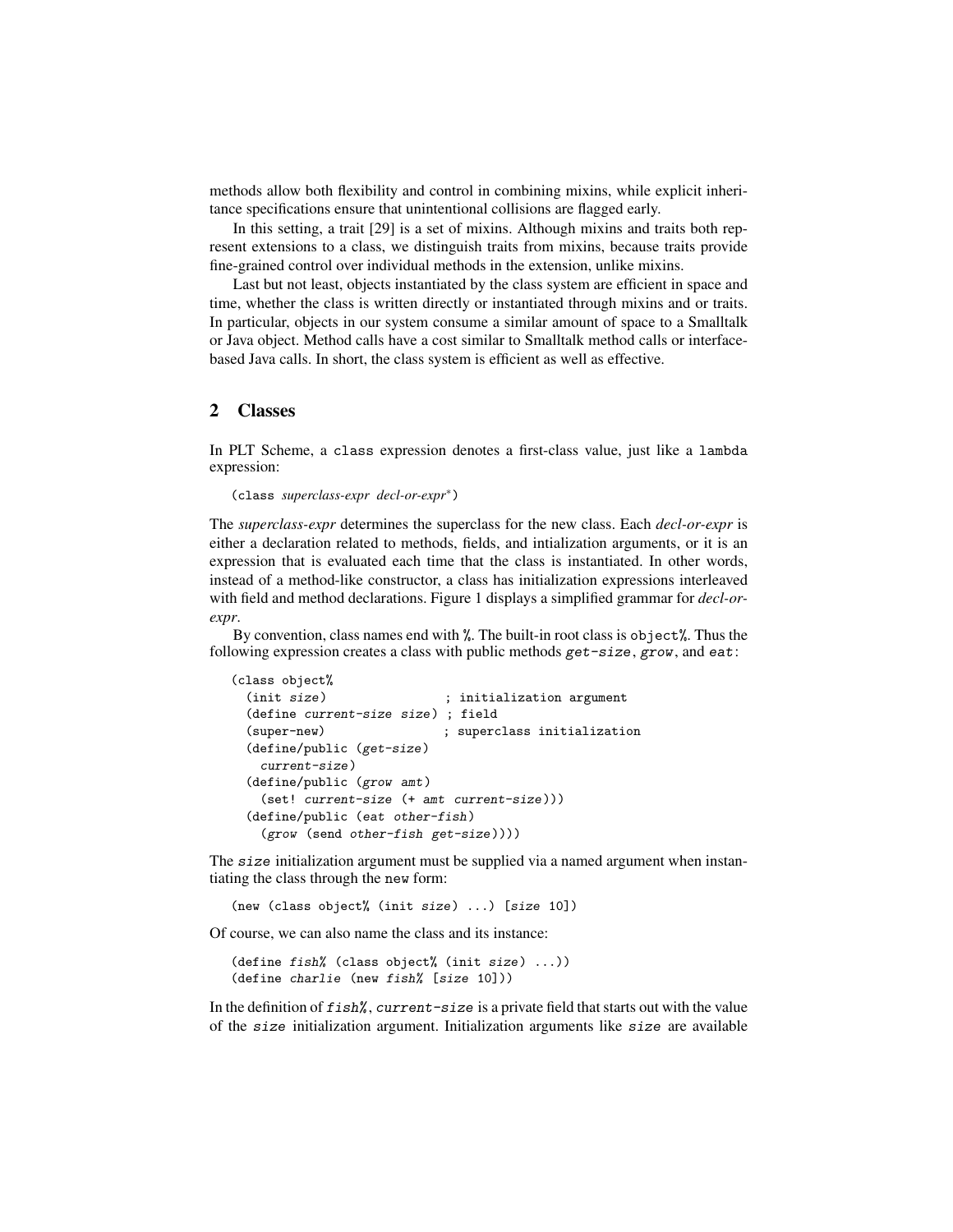|                                                                                                 | $\text{decl-or-expr} ::= (\text{define } \text{id } \text{expr})$ | private field definition             |
|-------------------------------------------------------------------------------------------------|-------------------------------------------------------------------|--------------------------------------|
|                                                                                                 | (define/method-spec (method-id id*) method definition             |                                      |
|                                                                                                 | $expr^*)$                                                         |                                      |
|                                                                                                 | $(int id-withexpr*)$                                              | initialization argument              |
|                                                                                                 | $(field id-with-expr*)$                                           | public field                         |
|                                                                                                 | $(inherit$ method-id*)                                            | inherit method, for direct access    |
|                                                                                                 | expr                                                              | initialization expression            |
| $method\text{-}spec ::= public$                                                                 |                                                                   | new method                           |
|                                                                                                 | override                                                          | override method                      |
|                                                                                                 | private                                                           | private method                       |
| $id\text{-}with\text{-}expr ::= id$                                                             |                                                                   | without initial value or default     |
|                                                                                                 | $(id \; expr]$                                                    | with initial value or default        |
| expr                                                                                            | $ ::=$ (new class-expr [id expr]*)                                | object creation                      |
|                                                                                                 | (send object-expr method-id expr <sup>*</sup> )                   | external method call                 |
|                                                                                                 | $(method-id \; expr^*)$                                           | internal method call (in class)      |
|                                                                                                 | this                                                              | object self-reference (in class)     |
|                                                                                                 | $(super method-id expr*)$                                         | call overridden method (in class)    |
|                                                                                                 | (super-new $(id \; expr]$ *)                                      | call super initialization (in class) |
|                                                                                                 |                                                                   | all other Scheme expression forms    |
| superclass-expr, class-expr, and object-expr are aliases for expr; method-id is an alias for id |                                                                   |                                      |

Fig. 1. Simplified PLT Scheme class system grammar

only during class instantiation, so they cannot be referenced directly from a method. The current-size field, in contrast, is available to methods.

The (super-new) expression in  $fish\%$  invokes the initialization of the superclass. In this case, the superclass is object%, which takes no initialization arguments and performs no work; super-new must be used, anyway, because a class must always invoke its superclass's initialization.

Initialization arguments, field declarations, and expressions such as (super-new) can appear in any order within a class, and they can be interleaved with method declarations. The relative order of expressions in the class determines the order of evaluation during instantiation. For example, if a field's initial value requires calling a method that works only after superclass initialization, then the field declaration is placed after the super-new call. Ordering field and initialization declarations in this way helps avoid imperative assignment. The relative order of method declarations makes no difference for evaluation, because methods are fully defined before a class is instantiated.

## 2.1 Methods

Each of the three define/public declarations in fish% introduces a new method. The declaration uses the same syntax as a Scheme function, but a method is not accessible as an independent function. A call to the grow method of a fish% object requires the send form:

```
(send charlie grow 6)
(send charlie get-size) ; \Rightarrow 16
```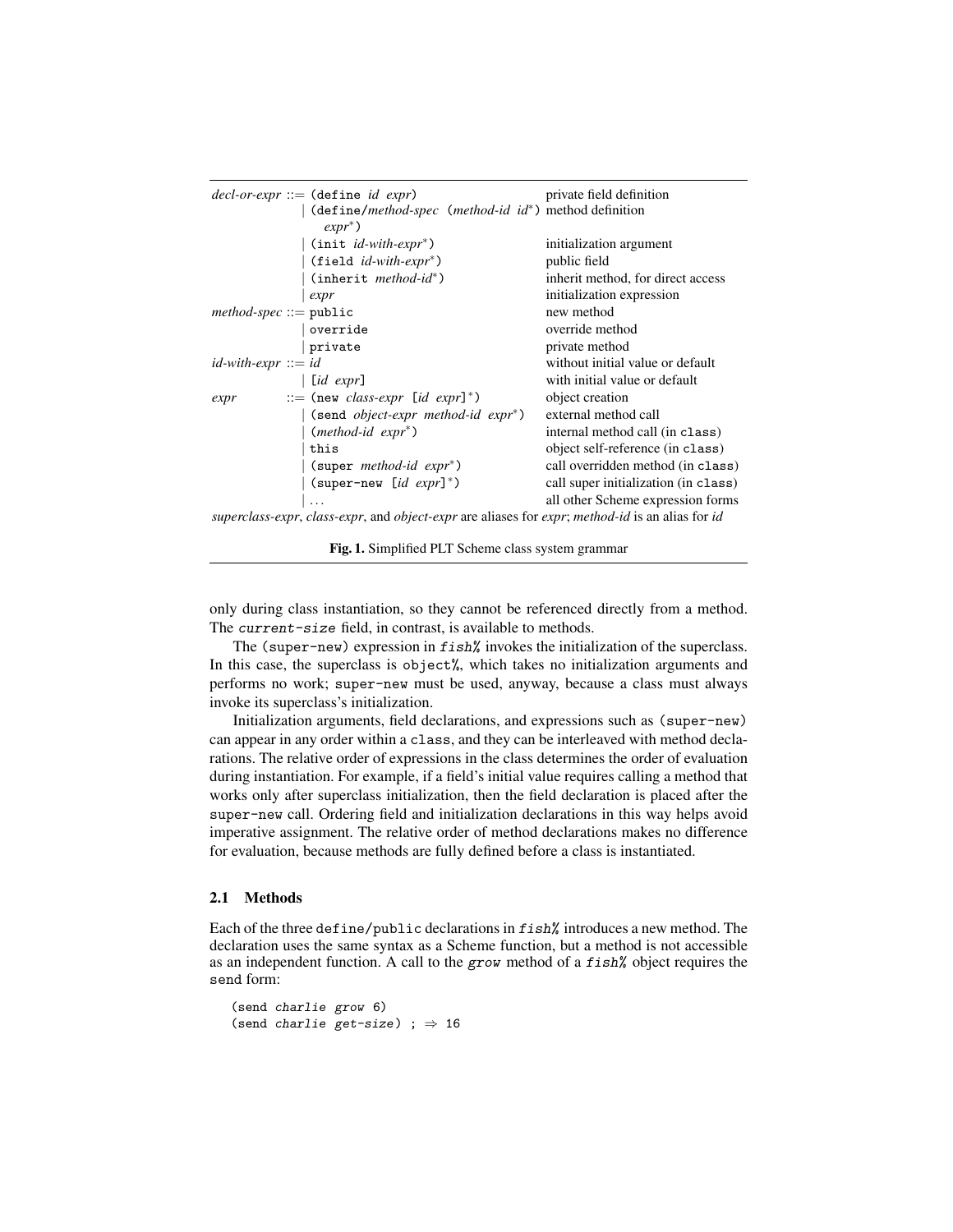Within  $fish\%$ , self methods can be called like functions, because the method names are in scope. For example, the eat method within fish% directly invokes the grow method. Within a class, attempting to use a method name in any way other than a method call results in a syntax error.

In some cases, a class must call methods that are supplied by the superclass but not overridden. In that case, the class can use send with this to access the method:

```
(define hungry-fish% (class fish% (super-new)
                       (define/public (eat-more fish1 fish2)
                         (send this eat fish1)
                         (send this eat fish2))))
```
Alternately, the class can declare the existence of a method using inherit, which brings the method name into scope for a direct call:

```
(define hungry-fish% (class fish% (super-new)
                       (inherit eat)
                       (define/public (eat-more fish1 fish2)
                         (eat fish1) (eat fish2))))
```
With the inherit declaration, if  $fish%$  had not provided an eat method, an error would be signaled in the evaluation of the class form for hungry-fish%. In contrast, with (send this  $\dots$ ), an error would not be signaled until the eat-more method is called and the send form is evaluated. For this reason, inherit is preferred.

Another drawback of send is that it is less efficient than inherit. Invocation of a method via send involves finding a method in the target object's class at run time, making send comparable to an interface-based method call in Java. In contrast, inheritbased method invocations use an offset within the class's method table that is computed when the class is created.

To achieve performance similar to inherit-based method calls when invoking a method from outside the method's class, the programmer must use the generic form, which produces a class- and method-specific generic method to be invoked with send-generic:

```
(define get-fish-size (generic fish% get-size))
(send-generic charlie get-fish-size) ; \Rightarrow 16
(send-generic (new hungry-fish% [size 32]) get-fish-size) ; \Rightarrow 32
(send-generic (new object%) get-fish-size) ; Error: not a fish%
```
Roughly speaking, the form translates the class and the external method name to a location in the class's method table. As illustrated by the last example, sending through a generic method checks that its argument is an instance of the generic's class.

Whether a method is called directly within a class, through a generic method, or through send, method overriding works in the usual way:

```
(define picky-fish% (class fish% (super-new)
                       (define/override (grow amt)
                         ;; Doesn't eat all of its food
                         (super grow (* 3/4 amt))))(define daisy (new picky-fish% [size 20]))
(send daisy eat charlie) ; charlie's size is 16
(send daisy get-size) ; \Rightarrow 32
```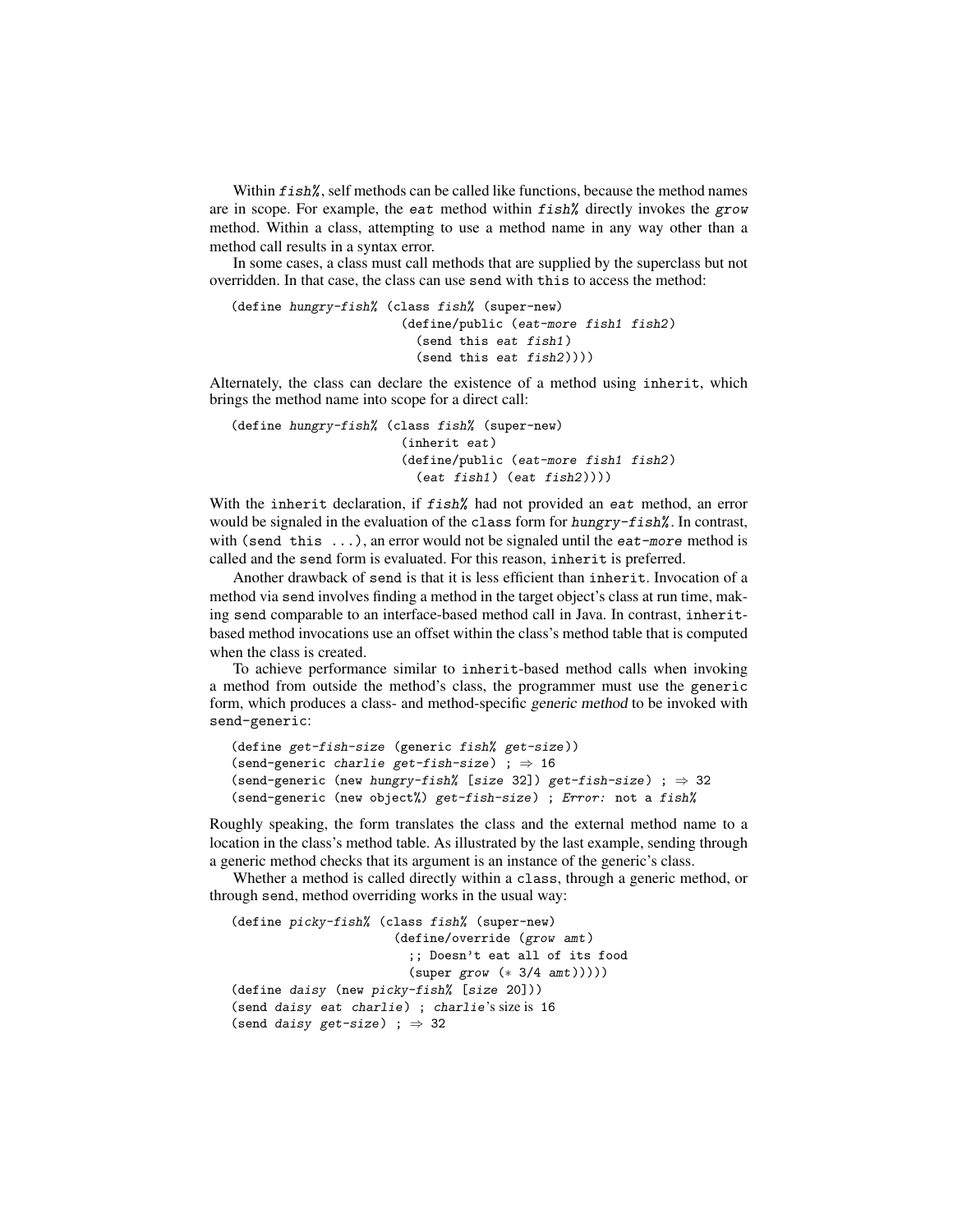The grow method in picky-fish% is declared with define/override instead of define/public, because grow is meant as an overriding declaration. If grow had been declared with define/public, an error would have been signaled when evaluating the class expression, because fish% already supplies grow.

Using define/override also allows the invocation of the overridden method via a super call. For example, the grow implementation in picky-fish% uses super to delegate to the superclass implementation.

### 2.2 Initialization Arguments

Since picky-fish% declares no initialization arguments, any initialization values supplied in (new picky-fish% ...) are propagated to the superclass initialization, i.e., to fish%. A subclass can supply additional initialization arguments for its superclass in a super-new call, and such initialization arguments take precedence over arguments supplied to new. For example, the following size-10-fish% class always generates fish of size 10:

```
(define size-10-fish% (class fish% (super-new [size 10])))
(send (new size-10-fish%) get-size) ; \Rightarrow 10
```
In the case of  $size-10-fish\%$ , supplying a size initialization argument with new would result in an initialization error; because the size in super-new takes precedence, a size supplied to new would have no target declaration.

An initialization argument is optional if the class form declares a default value. For example, the following default-10-fish% class accepts a size initialization argument, but its value defaults to 10 if no value is supplied on instantiation:

```
(define default-10-fish% (class fish%
                              (init [size 10])
                              (super-new [size size])))
(new default-10-fish%) ; \Rightarrow a fish of size 10
(new default-10-fish% [size 20]) ; \Rightarrow a fish of size 20
```
In this example, the super-new call propagates its own size value as the size initialization argument to the superclass.

### 2.3 Internal and External Names

The two uses of size in default-10-fish% expose the double life of class-member identifiers. When size is the first identifier of a bracketed pair in new or super-new, size is an external name that is symbolically matched to an initialization argument in a class. When size appears as an expression within default-10-fish%, size is an internal name that is lexically scoped. Similarly, a call to an inherited eat method uses eat as an internal name, whereas a send of eat uses eat as an external name.

The full syntax of the class form allows a programmer to specify distinct internal and external names for a class member. Since internal names are local, they can be  $\alpha$ renamed to avoid shadowing or conflicts. Such renaming is not frequently necessary, but workarounds in the absence of α-renaming can be especially cumbersome.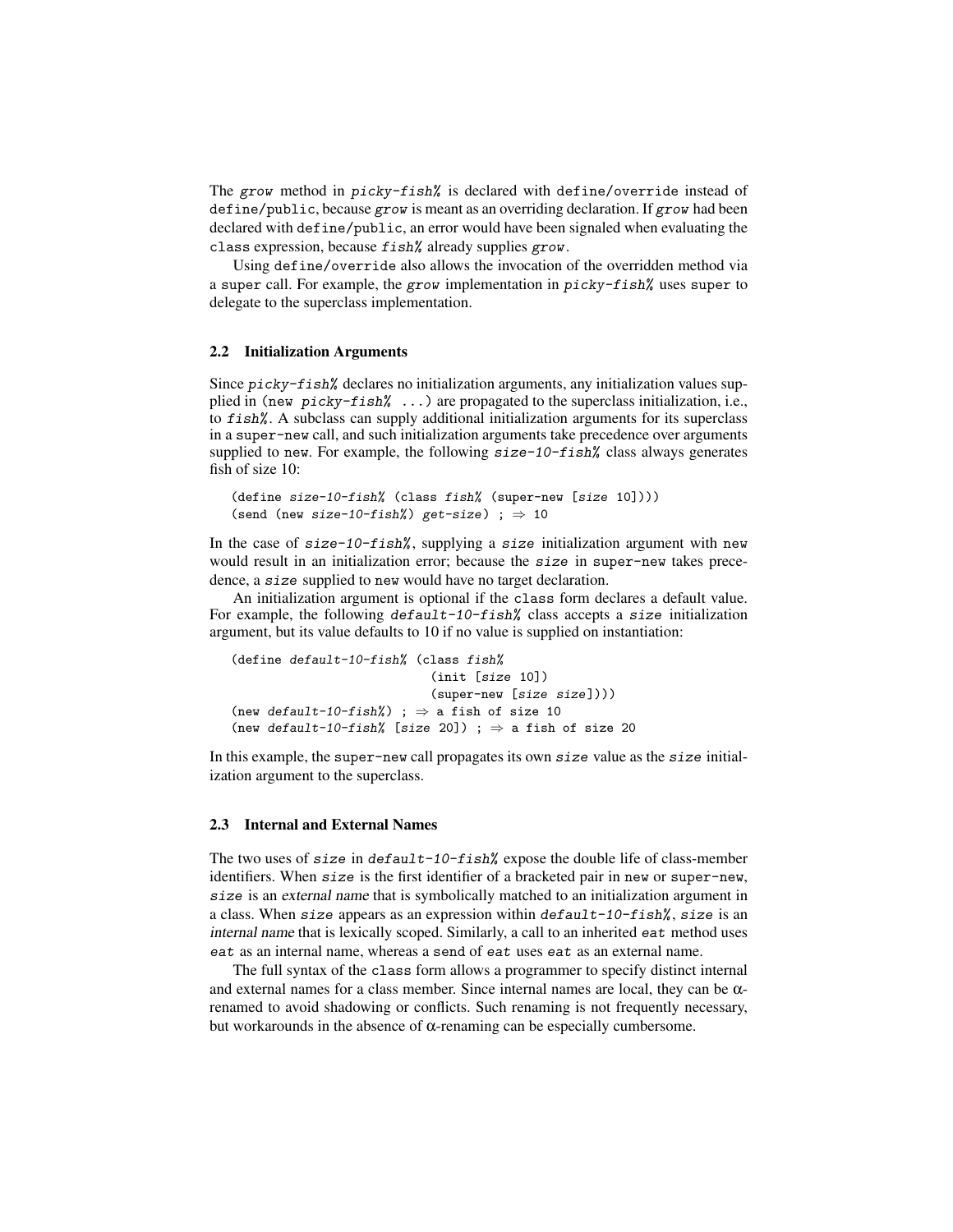#### 2.4 Interfaces

Interfaces are useful for checking that an object or a class implements a set of methods with a particular (implied) behavior. This use of interfaces is helpful even without a static type system (which is the main reason that Java has interfaces).

An interface in PLT Scheme is created using the interface form, which merely declares the method names required to implement the interface. An interface can extend other interfaces, which means that implementations of the interface automatically implement the extended interfaces.

```
(interface (superinterface-expr∗) id∗)
```
To declare that a class implements an interface, the class∗ form must be used instead of class:

```
(class∗ superclass-expr (interface-expr∗) decl-or-expr∗)
```
For example, instead of forcing all fish classes to be derived from fish%, we can define fish-interface and change the fish% class to declare that it implements fish-interface:

```
(define fish-interface (interface () get-size grow eat))
(define fish% (class∗ object% (fish-interface) ...))
```
If the definition of  $fish\%$  does not include get-size, grow, and eat methods, then an error is signaled in the evaluation of the class∗ form, because implementing the fish-interface interface requires those methods.

The is-a? predicate accepts either a class or interface as its first argument and an object as its second argument. When given a class, is-a? checks whether the object is an instance of that class or a derived class. When given an interface, is-a? checks whether the object's class implements the interface. In addition, the implementation? predicate checks whether a given class implements a given interface.

### 2.5 Final, Augment, and Inner

As in Java, a method in a class form can be specified as final, which means that a subclass cannot override the method. A final method is declared using public-final or override-final, depending on whether the declaration is for a new method or an overriding implementation.

Between the extremes of allowing arbitrary overriding and disallowing overriding entirely, the class system also supports Beta-style augmentable methods [22]. A method declared with pubment is like public, but the method cannot be overridden in subclasses; it can be augmented only. A pubment method must explicitly invoke an augmentation (if any) using inner; a subclass augments the method using augment, instead of override.

In general, a method can switch between augment and override modes in a class derivation. The augride method specification indicates an augmentation to a method where the augmentation is itself overrideable in subclasses (though the superclass's implementation cannot be overridden). Similarly, overment overrides a method and makes the overriding implementation augmentable. Our earlier work [19] motivates and explains these extensions and their interleaving.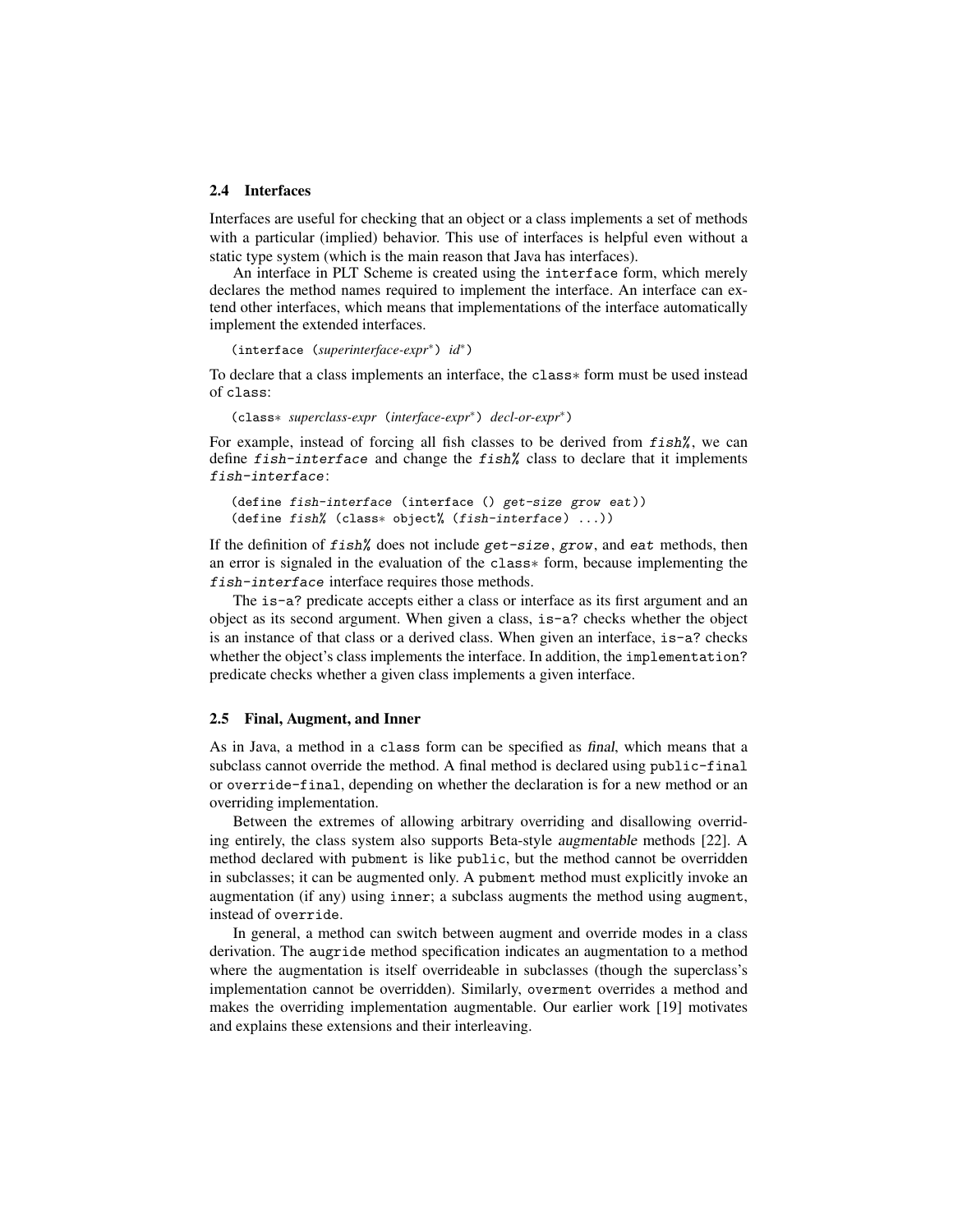### 2.6 Controlling the Scope of External Names

As noted in Section 2.3, class members have both internal and external names. A member definition binds an internal name locally, and this binding can be locally  $\alpha$ -renamed. External names, in contrast, have global scope by default, and a member definition does not bind an external name. Instead, a member definition refers to an existing binding for an external name, where the member name is bound to a member key; a class ultimately maps member keys to methods, fields, and initialization arguments.

Recall the hungry-fish% class expression:

```
(define hungry-fish% (class fish% ...
                       (inherit eat)
                       (define/public (eat-more fish1 fish2)
                         (eat fish1) (eat fish2))))
```
During its evaluation, the hungry-fish<sup>%</sup> and fish<sup>%</sup> classes refer to the same global binding of eat. At run time, calls to eat in hungry-fish% are matched with the eat method in fish<sup>%</sup> through the shared method key that is bound to eat.

The default binding for an external name is global, but a programmer can introduce an external-name binding with the define-member-name form.

(define-member-name *id member-key-expr*)

In particular, by using (generate-member-key) as the *member-key-expr*, an external name can be localized for a particular scope, because the generated member key is inaccessible outside the scope. In other words, define-member-name gives an external name a kind of package-private scope, but generalized from packages to arbitrary binding scopes in Scheme.

For example, the following fish<sup>%</sup> and pond<sup>%</sup> classes cooperate via a get-depth method that is only accessible to the cooperating classes:

```
(define-values (fish% pond%) ;; two mutually recursive classes
  (let () ; create a local definition scope
    (define-member-name get-depth (generate-member-key))
    (define fish%
     (class ... (define my-depth ...)
                 (define my-pond ...)
                 (define/public (dive amt)
                   (set! my-depth
                     (min (+ my-depth amt)
                          (send my-pond get-depth))))))
    (define pond%
      (class ... (define current-depth ...)
                 (define/public (get-depth) current-depth)))
    (values fish% pond%)))
```
External names are in a namespace that separates them from other Scheme names. This separate namespace is implicitly used for the method name in send, for initializationargument names in new, or for the external name in a member definition. The special member-name-key provides access to the binding of an external name in an arbitrary expression position: (member-name-key *id*) form produces the member-key binding of *id* in the current scope.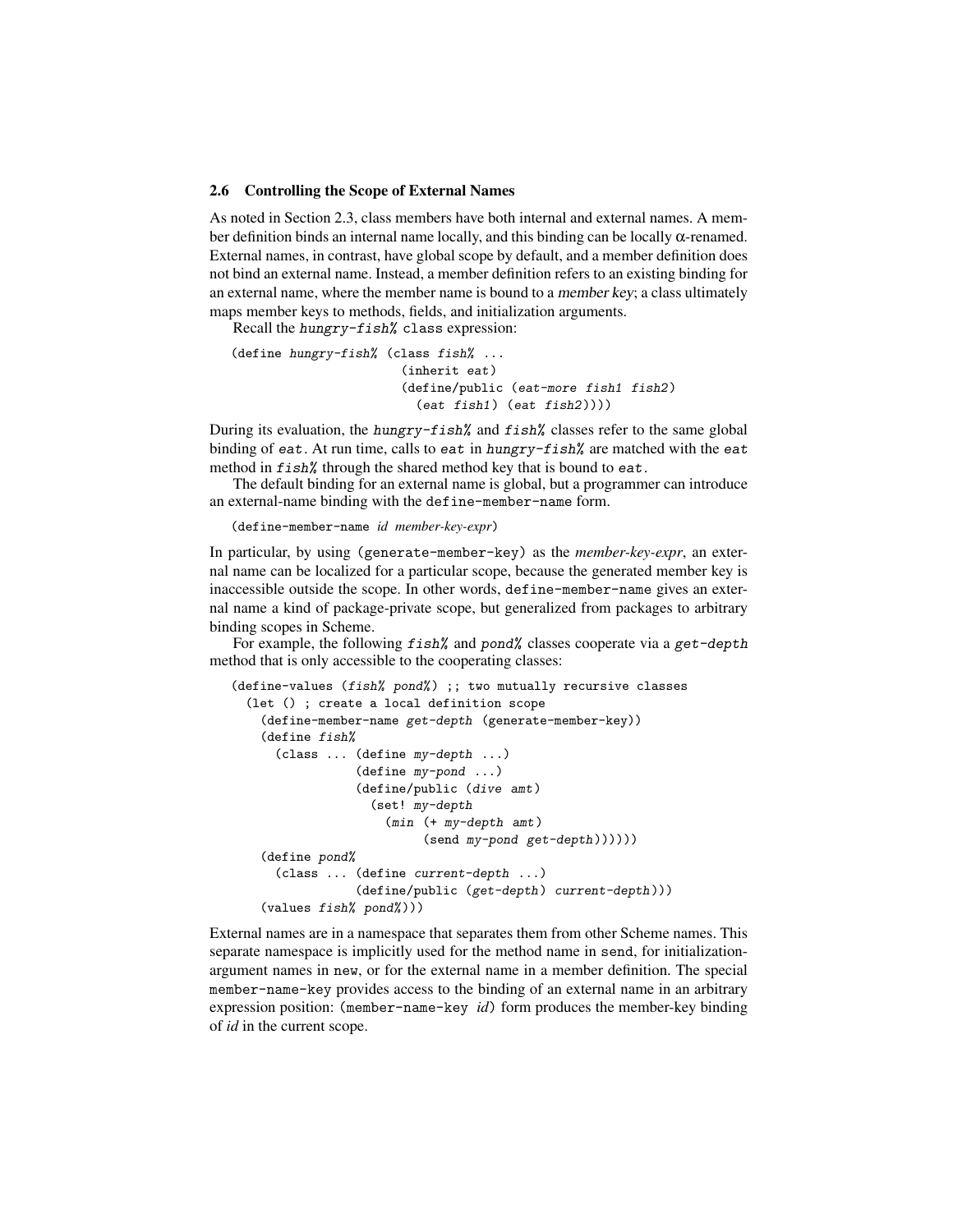A member-key value is primarily used on with a define-member-name form. Normally, then, (member-name-key *id*) captures the method key of *id* so that it can be communicated to a use of define-member-name in a different scope. This capability turns out to be useful for generalizing mixins (see Section 3.4).

#### 2.7 Implementation of Classes

The class form is implemented in terms of a primitive make-struct-type procedure, which generates a data type that is distinct from all existing data types. The new data type's specification includes the number of slots that should be allocated for instances of the data type, plus properties for the data type. A class corresponds to a fresh data type with one slot for each field and with a property for the class's method table.

Most of the compile-time work for the class macro is in expanding the individual expressions and declarations in the method body, and ensuring that the declarations are locally consistent (e.g., no duplicate method declarations). Indeed, of the roughly 3,500 lines of Scheme code that implement the class system, 3/4 implement compile-time work (especially syntax checking to provide good error messages), and 1/4 of the lines implement run-time support.

The run-time representation of a class includes the method implementations—as procedures transformed to take an explicit this argument—and information about introduced methods and expected superclass methods. The run-time work of class creation mostly checks the consistency of the class extensions with a supplied superclass, closes the method implementations with specific methods for super calls, and closes method implementations with specific vtable indices for direct method calls.

## 3 Mixins

Since class is an expression form instead of a top-level declaration as in Smalltalk and Java, a class form can be nested inside any lexical scope, including lambda. The result is a mixin, i.e., a class extension that is parameterized with respect to its superclass [11].

For example, we can parameterize the picky-fish% class over its superclass to define picky-mixin:

```
(define (picky-mixin %)
  (class % (super-new)
    (define/override (grow amt) (super grow (∗ 3/4 amt)))))
(define picky-fish% (picky-mixin fish%))
```
Many small differences between Smalltalk-style classes and our classes contribute to the effective use of mixins. In particular, the use of define/override makes explicit that picky-mixin expects a class with a grow method. If picky-mixin is applied to a class without a grow method, an error is signaled as soon as picky-mixin is applied.

Similarly, a use of inherit enforces a "method existence" requirement when the mixin is applied:

(define (hungry-mixin %) (class % (super-new)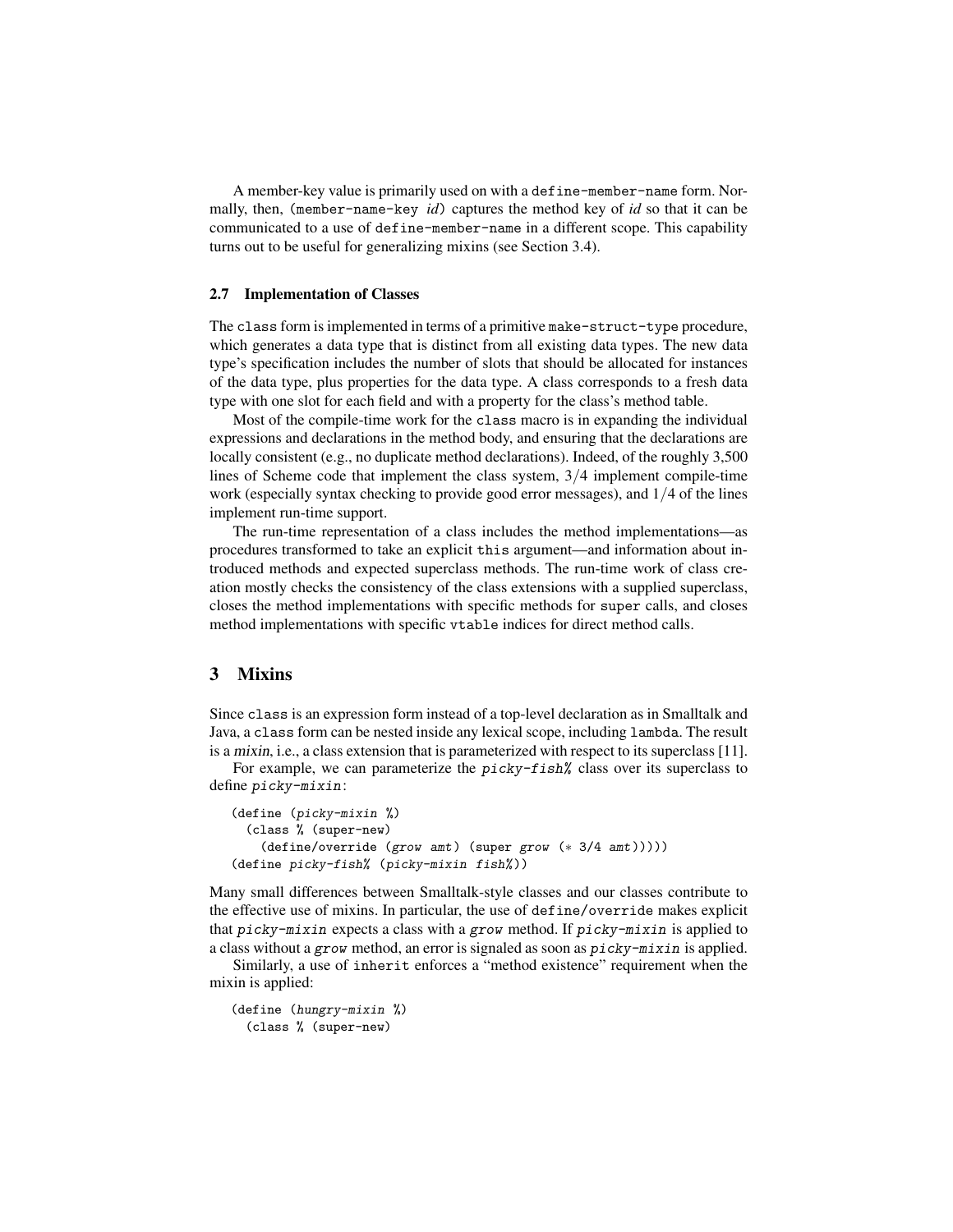```
(inherit eat)
(define/public (eat-more fish1 fish2) (eat fish1) (eat fish2))))
```
The advantage of mixins is that we can easily combine them to create new classes whose implementation sharing does not fit into a single-inheritance hierarchy—without the ambiguities associated with multiple inheritance. Equipped with picky-mixin and hungry-mixin, creating a class for a hungry, yet picky fish is straightforward:

(define picky-hungry-fish% (hungry-mixin (picky-mixin fish%)))

The use of keyword initialization arguments is critical for the easy use of mixins. For example, picky-mixin and hungry-mixin can augment any class with suitable eat and grow methods, because they do not specify initialization arguments and add none in their super-new expressions:

```
(define person% (class object%
                  (init name age)
                  ...
                  (define/public (eat food) ...)
                  (define/public (grow amt) ...)))
(define child% (hungry-mixin (picky-mixin person%)))
(define oliver (new child% [name "Oliver"][age 6]))
```
Finally, the use of external names for class members (instead of lexically scoped identifiers) makes mixin use convenient. Applying picky-mixin to person% works because the names eat and grow match, without any a priori declaration that eat and grow should be the same method in fish% and person%. This feature is a potential drawback when member names collide accidentally; some accidental collisions can be corrected by limiting the scope external names, as discussed in Section 2.6.

### 3.1 Mixins and Interfaces

Using implementation?, picky-mixin could require that its base class implements grower-interface, which could be implemented by both fish% and person%:

```
(define grower-interface (interface () grow))
(define (picky-mixin %)
 (unless (implementation? % grower-interface)
    (error "picky-mixin: not a grower-interface class"))
  (class % ... )
```
Another use of interfaces with a mixin is to tag classes generated by the mixin, so that instances of the mixin can be recognized. In other words, is-a? cannot work on a mixin represented as a function, but it can recognize an interface (somewhat like a specialization interface [21]) that is consistently implemented by the mixin. For example, classes generated by picky-mixin could be tagged with picky-interface, enabling the is-picky? predicate:

```
(define picky-interface (interface ()))
(define (picky-mixin %)
  (unless (implementation? % grower-interface)
    (error "picky-mixin: not a grower-interface class"))
```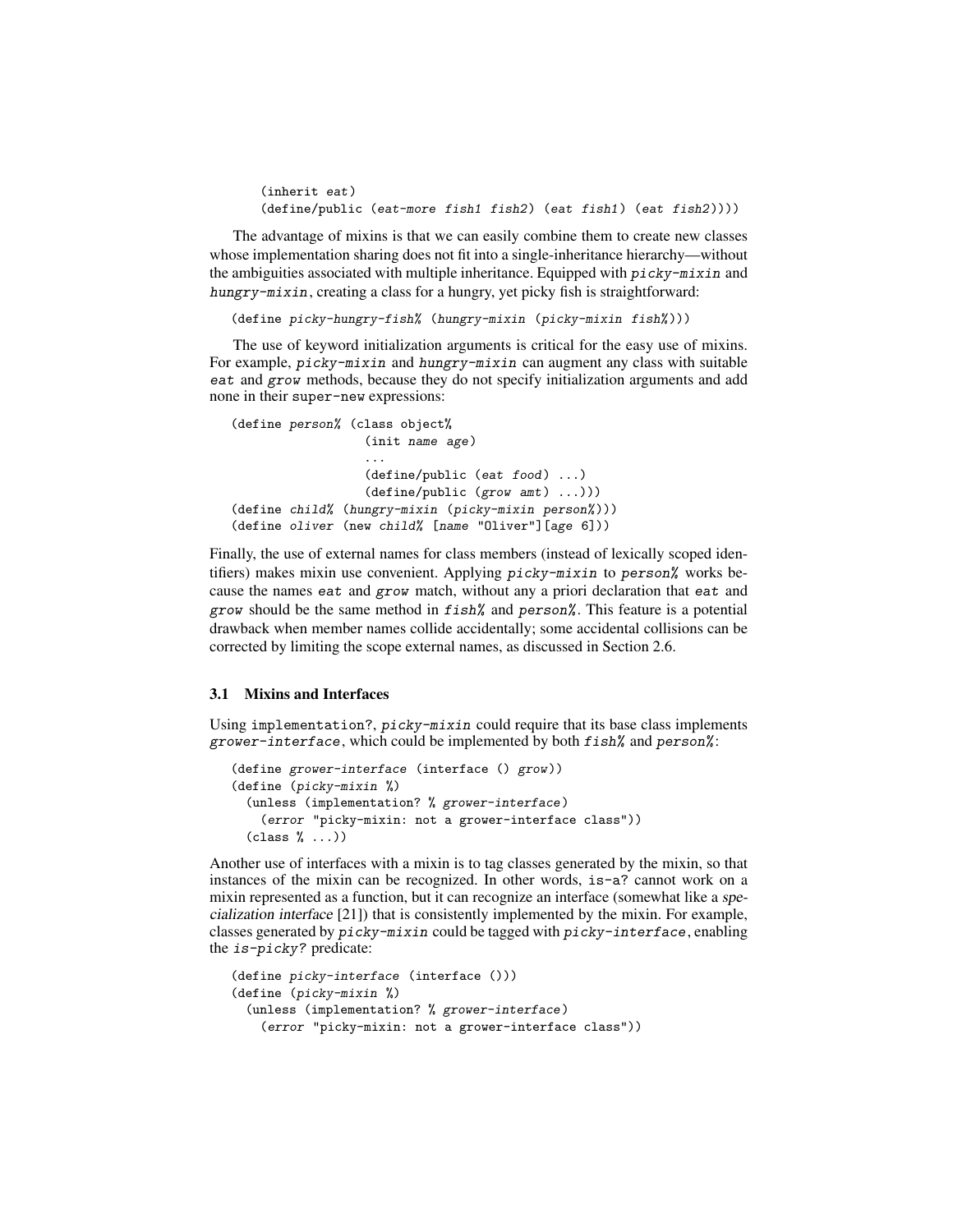```
(class∗ % (picky-interface) ...))
(define (is-picky? o)
 (is-a? o picky-interface))
```
### 3.2 The Mixin Macro

To codify the lambda-plus-class pattern for implementing mixins, including the use of interfaces for the domain and range of the mixin, PLT Scheme's class system provides a mixin macro:

(mixin (*interface-expr*∗) (*interface-expr*∗) *decl-or-expr*∗)

The first set of *interface-expr*s determines the domain of the mixin, and the second set determines the range. That is, the expansion is a function that tests whether a given base class implements the first sequence of *interface-expr*s and produces a class that implements the second sequence of *interface-expr*s. Other requirements, such as the presence of inherited methods in the superclass, are then checked for the class expansion of the mixin form.

### 3.3 Mixins, Augment, and Inner

Mixins not only override methods and introduce public methods, they can also augment methods, introduce augment-only methods, add an overrideable augmentation, and add an augmentable override — all of the things that a class can do (see Section 2.5).

Bracha and Cook [11] observed that mixins alone can express both Smalltalk-style method overriding and Beta-style method augmenting, depending on the order of mixin composition. Their result, however, depends on choosing an order of composition; otherwise, the security benefits of Beta-style augmenting are lost (as we have observed [19] to be the case for gbeta). Our goal in adding augment and inner to the class system is to provide the same sort of security guarantees as Beta, which explains why we implement mixins in terms of classes, not classes in terms of mixins.

### 3.4 Parameterized Mixins

As noted in Section 2.6, external names can be bound with define-member-name. This facility allows a mixin to be generalized with respect to the methods that it defines and uses. For example, we can parameterize hungry-mixin with respect to the external member key for eat:

```
(define (make-hungry-mixin eat-method-key)
  (define-member-name eat eat-method-key)
  (mixin () () (super-new)
    (inherit eat)
    (define/public (eat-more x y) (eat x) (eat y))))
```
To obtain a particular hungry-mixin, we must apply this function to a member key that refers to a suitable eat method, which we can obtain using member-name-key:

```
((make-hungry-mixin (member-name-key eat))
(class object% ... (define/public (eat x) 'yum)))
```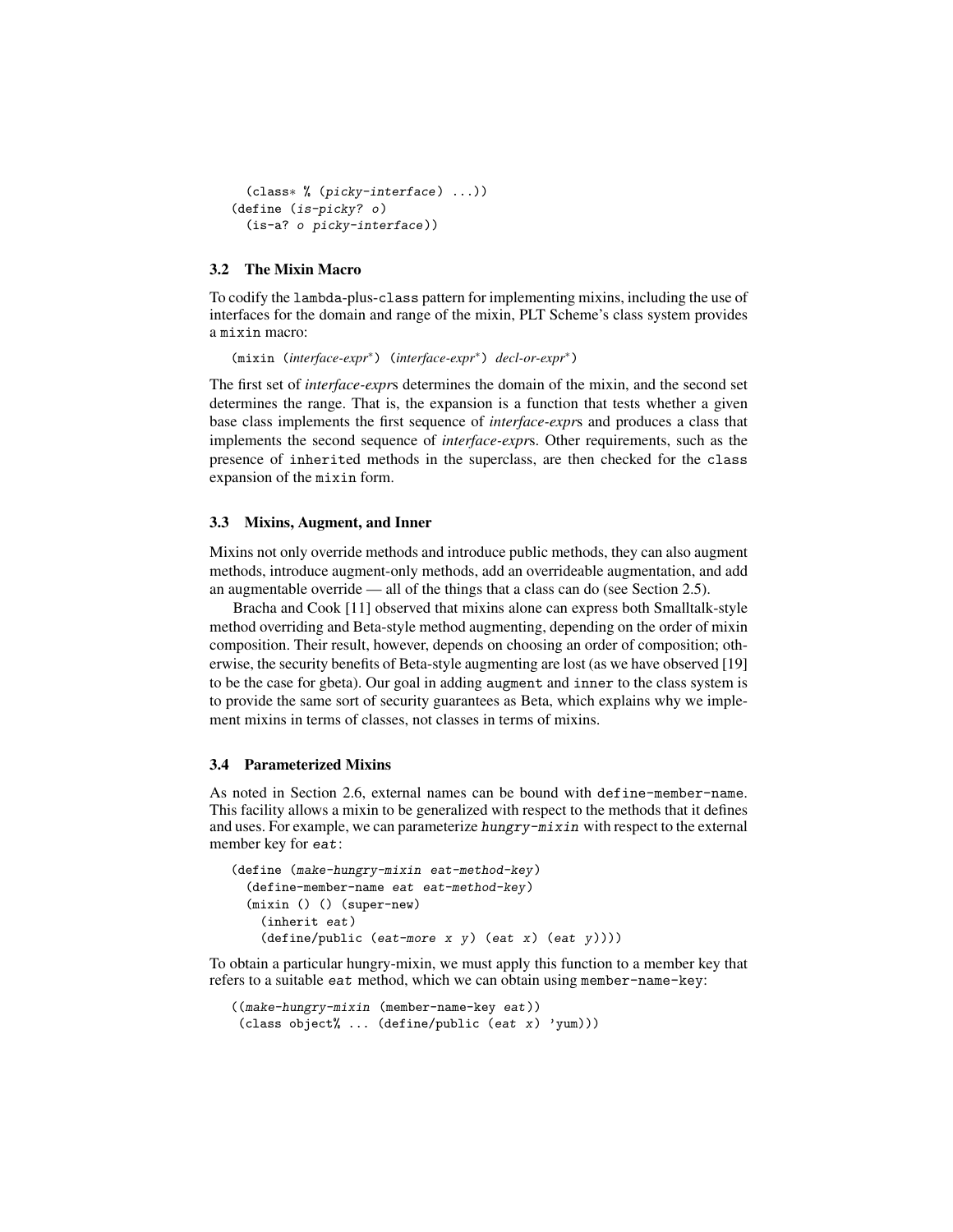Above, we apply hungry-mixin to an anonymous class that provides eat, but we can also combine it with a class that provides chomp, instead:

```
((make-hungry-mixin (member-name-key chomp))
(class object% ... (define/public (chomp x) 'yum)))
```
# 4 Traits

A trait [28, 29] is similar to a mixin, in that it encapsulates a set of methods to be added to a class. A trait is different from a mixin in that its individual methods can be manipulated with trait operators such as sum (merge the methods of two traits), exclude (remove a method from a trait), and alias (add a copy of a method with a new name; do not redirect any calls to the old name). The practical difference between mixins and traits is that two traits can be combined, even if they include a common method and even if neither method can sensibly override the other. In that case, the programmer must explicitly resolve the collision, usually by aliasing methods, excluding methods, and merging a new trait that uses the aliases.

Suppose our fish% programmer wants to define two class extensions, spots and stripes, each of which includes a get-color method. The fish's spot color should not override the stripe color nor vice-versa; instead, a spots+stripes-fish% should combine the two colors, which is not possible if spots and stripes are implemented as plain mixins. If, however, spots and stripes are implemented as traits, they can be combined. First, we alias get-color in each trait to a non-conflicting name. Second, the get-color methods are removed from both and the traits with only aliases are merged. Finally, the new trait is used to create a class that introduces its own get-color method based on the two aliases, producing the desired spots+stripes extension.

### 4.1 Traits as Sets of Mixins

One natural approach to implementing traits in PLT Scheme is as a set of mixins, with one mixin per trait method. For example, we might attempt to define the spots and stripes traits as follows, using association lists to represent sets:

```
(define spots-trait
  (list (cons 'get-color
               (lambda (%) (class % (super-new)
                             (define/public (get-color) 'black))))))
(define stripes-trait
  (list (cons 'get-color
              (lambda (%) (class % (super-new)
                            (define/public (get-color) 'red))))))
```
A set representation, such as the above, allows sum and exclude as simple manipulations; unfortunately, it does not support the alias operator. Although a mixin can be duplicated in the association list, the mixin has a fixed method name, e.g.,  $get-color$ , and mixins do not support a method-rename operation. To support alias, we must parameterize the mixins over the external method name in the same way that eat was parameterized in Section 3.4.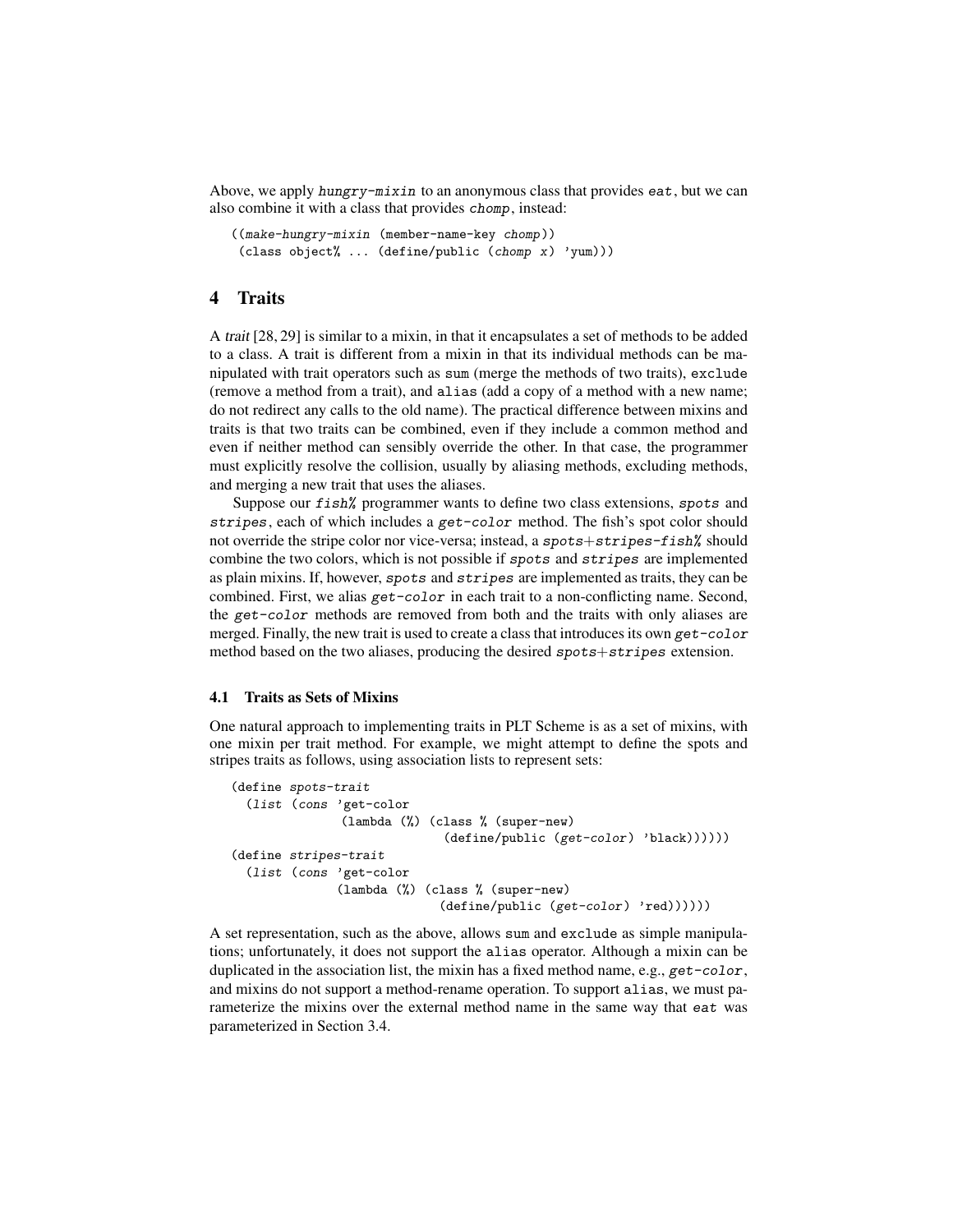### 4.2 Traits as Parameterized Mixins

To support the alias operation, spots-trait should be represented as:

```
(define spots-trait
 (list (cons (member-name-key get-color)
              (lambda (get-color-key %)
                (define-member-name get-color get-color-key)
                (class % (super-new)
                  (define/public (get-color) 'black))))))
```
When the get-color method in spots-trait is aliased to get-trait-color and the get-color method is removed, the resulting trait is the same as

```
(list (cons (member-name-key get-trait-color)
            (lambda (get-color-key %)
              (define-member-name get-color get-color-key)
              (class % (super-new)
                (define/public (get-color) 'black))))))
```
To apply a trait T to a class C and obtain a derived class, we use (apply-trait  $T C$ ). The apply-trait function supplies each mixin of  $T$  the key for the mixin's method and a partial extension of C:

```
(define (apply-trait T C)
  (foldr (lambda (m %) ((cdr m) (car m) %)) C T))
```
Thus, when the trait above is combined with other traits and then applied to a class, the use of get-color becomes a reference to the external name get-trait-color.

#### 4.3 Inherit and Super in Traits

This first implementation of traits supports alias, and it supports a trait method that calls itself, but it does not support trait methods that call each other. In particular, suppose that a spot-fish's market value depends on the color of its spots:

```
(define spots-trait
  (list (cons (member-name-key get-color) ...)
        (cons (member-name-key get-price)
              (lambda (get-price %) ...
                (class % ...
                  (define/public (get-price) ... (get-color) ...))))))
```
In this case, the definition of spots-trait fails, because get-color is not in scope for the get-price mixin. Indeed, depending on the order of mixin application when the trait is applied to a class, the get-color method may not be available when get-price mixin is applied to the class. Therefore adding an (inherit get-color) declaration to the get-price mixin does not solve the problem.

One solution is to require the use of (send this get-color) in methods such as get-price. This change works because send always delays the method lookup until the method call is evaluated. The delayed lookup is more expensive than a direct call, however. Worse, it also delays checking whether a get-color method even exists.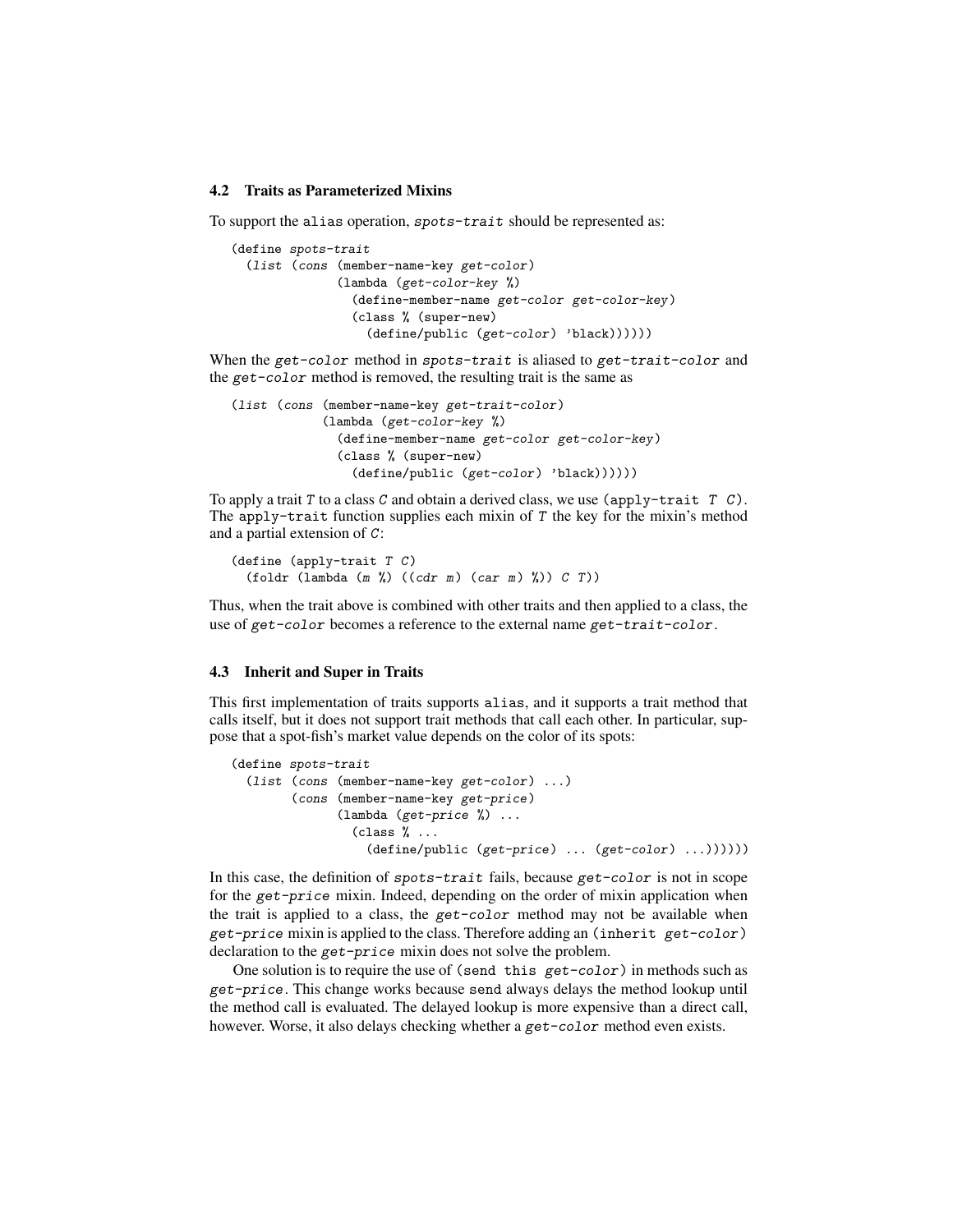A second, effective, and efficient solution is to change the encoding of traits. Specifically, we represent each method as a pair of mixins: one that introduces the method and one that implements it. When a trait is applied to a class, all of the method-introducing mixins are applied first. Then the method-implementing mixins can use inherit to directly access any introduced method.

```
(define spots-trait
  (list (list (local-member-name-key get-color)
              (lambda (get-color get-price %) ...
                (class % ...
                   (define/public (get-color) (void))))
              (lambda (get-color get-price %) ...
                  (class % ...(define/override (get-color) 'black))))
        (list (local-member-name-key get-price)
              (lambda (get-price get-color %) ...
                (class % ...
                   (define/public (get-price) (void))))
              (lambda (get-color get-price %) ...
                (class % ...(inherit get-color)
                   (define/override (get-price)
                     \ldots (get-color) \ldots))))))
```
With this trait encoding, alias works as in the Squeak implementation of traits. It adds a new method with a new name, but it does not change any references to the old method.

In contrast to the Squeak implementation [28], we can easily support a rename operation for traits with a bit of additional external-name parameterizations. Indeed, our rename operation even works for references in inherit and send.

Properly supporting super calls within a trait requires relatively little work when each super call to a method appears in an overriding implementation for the same method. In that case, no method-introducing mixin is needed, since overriding implies that the method exists already in the superclass. Special care is required if a super call is allowed in a method other than an overriding implementation, and a cycle of mutually super-calling methods may require an indirection to prevent a super call from accessing an implementation in the trait instead of the base class. Fortunately, the trait-application operator can generate this indirection automatically.

## 4.4 The Trait Macro

The general-purpose trait pattern is clearly too complex for a programmer to use directly, but it is easily codified in a trait macro:

(trait (inherit *id*∗) ? (define/*method-spec* (*id id*∗) *expr*∗) ∗)

The *id*s in the optional inherit clause are available for direct reference in the method *expr*s, and they must be supplied either by other traits or the base class to which the trait is ultimately applied.

Using this form in conjunction with trait operators such as sum, exclude, alias, and apply-trait, we can implement spots-trait and stripes-trait as desired; see Figure 2.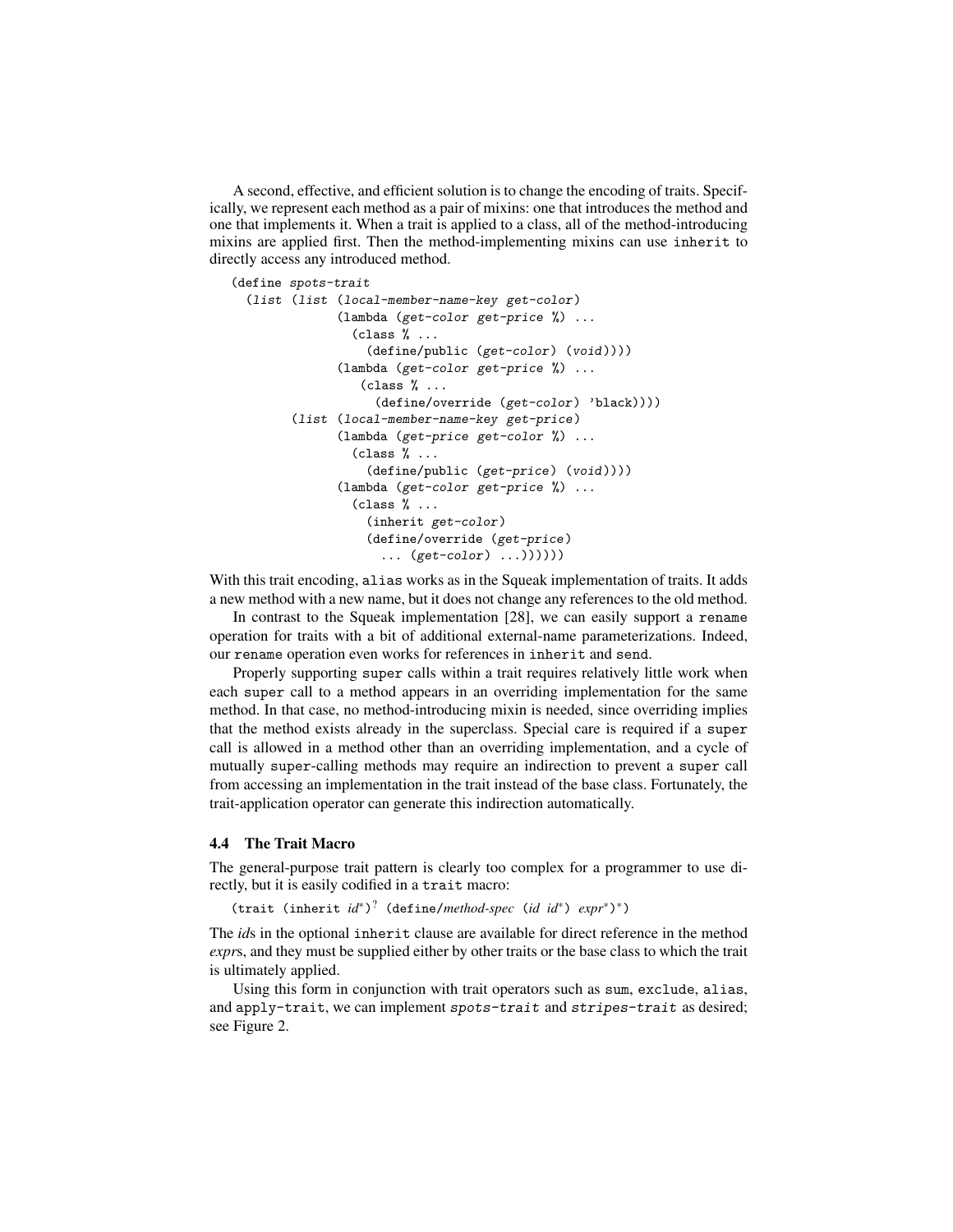```
(define spots-trait
 (trait
    (define/public (get-color) 'black)
    (define/public (get-price) ... (get-color) ...)))
(define stripes-trait
  (trait
    (define/public (get-color) 'red)))
(define spots+stripes-trait
  (sum (exclude (alias spots-trait get-color get-spots-color)
                get-color)
       (exclude (alias stripes-trait get-color get-stripes-color)
                get-color)
       (trait
         (inherit get-spots-color get-stripes-color)
         (define/public (get-color)
           ... (get-spots-color) ... (get-stripes-color) ...))))
```
Fig. 2. An example use of full-fledged traits





# 5 History and Experience

DrScheme is the most recognizable application that is built with PLT Scheme, and its implementation makes extensive use of the class system. Figure 3 shows how DrScheme fits into the architecture of PLT Scheme. MzScheme is the core compiler and run-time system, analogous to the JVM for Java. MrEd is the core GUI layer, analogous to AWT for Java. The application framework provides skeleton classes for typical kinds of GUI applications. Finally, DrScheme supports plug-in tools that extend the programming environment. (Ellipses in the figure represent other PLT libraries and applications.)

The language, kernel, and programming environment are sometimes difficult to distinguish, in part because they reinforce each other: MzScheme and MrEd were created as a platform to build DrScheme, and many programmers now choose PLT Scheme specifically because it is supported by DrScheme. Nevertheless, the distinctions are useful for understanding the uses of classes in DrScheme's implementation.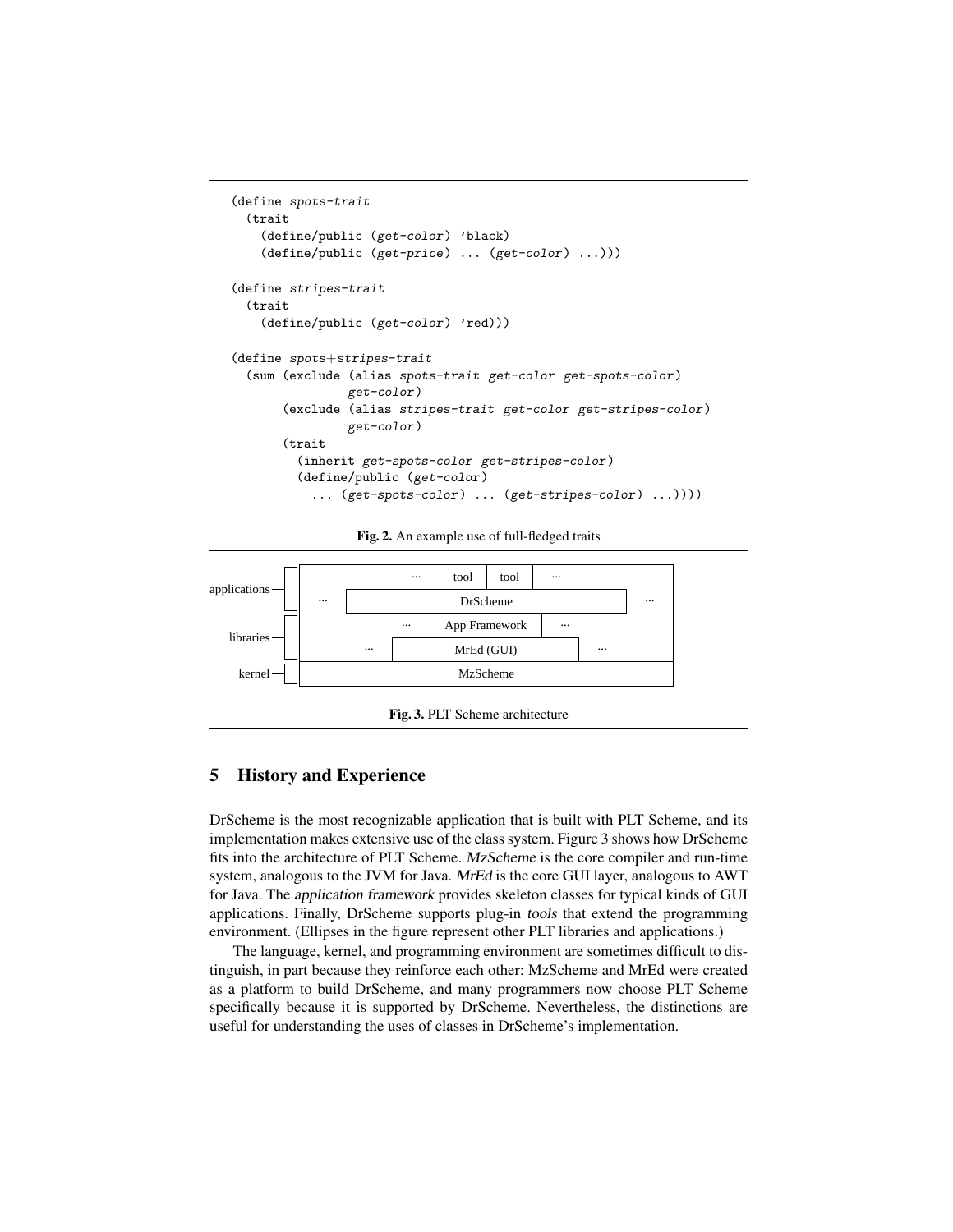### 5.1 Current Uses of Classes

DrScheme employs classes primarily for its graphical interface, since the benefits of class-oriented programming are well understood for GUIs. In particular, the MrEd layer exports a class- and interface-based API for GUI programming, and it uses mixins internally to build most of the widget classes. The application framework layer exports a class-, interface-, and mixin-based API; the framework even includes classes with overrideable methods that act as mixins.

DrScheme's editor classes demonstrate many typical uses of classes and mixins. An editor represents the content of a window with interactive text and images:

Editors in MrEd Every editor implements the editor $\langle\!\!\!\langle \rangle\!\!\!\rangle$  interface, which has two base implementations: the text% class for a text-oriented, line-based layout, and the pasteboard% class for a free-form, two-dimensional layout.

The text% and pasteboard% classes are derived from more primitive, private variants  $wx-text$  and  $wx-pasteboard$ . The  $wx-$  variants share a superclass that implements common behavior at the primitive level, but text% and pasteboard% also share behavior that cannot be implemented in the primitive layer. Instead of duplicating refinements of  $wx$ -text% and  $wx$ -pasteboard%, the common refinements are implemented once in an internal mixin, thus creating a single point of control for shared behavior in text% and pasteboard%.

The text% and pasteboard% classes cooperate with the editor-canvas% class, which is instantiated to display an editor. Locally scoped external names serve the same role as package-private declarations to hide methods that are required for this inter-class cooperation.

Although most methods of text% and pasteboard% are overrideable, a few are augmentable only. For example, the can-insert? method is called before any insertion attempt to determine whether the editor can be modified. This method is augmentable only, which prevents a subclass from allowing insertions if a superclass (possibly defined by a more primitive layer) must disallow insertions to preserve invariants.

Editors in the Framework The application framework provides several editor mixins, such as an autosave mixin, a mixin to display editor state (such as the current line and column) into an information panel, and a mixin for chaining keymaps together. The framework also supplies nearly a dozen mixins that are specific to  $text%$ . The framework's top-level window class includes get-editor% and get-canvas% methods, so that a mixin for top-level windows can consistently extend the editor and canvas classes that are created for the window.

Certain editor and text mixins cooperate with a corresponding mixin for the display canvas. So far, we have mostly relied on naming conventions and run-time checks to help keep mixin applications in sync; we are considering implementing mixin layers [30] (via macros) for this purpose.

Editors in DrScheme A tool that extends to the DrScheme programming environment is implemented as a unit [16]. DrScheme supplies each tool unit with functions to register mixin refinements of its editors. That is, tool implementors get the same convenient API as the DrScheme implementors for extending the environment, even though tools can be mixed and matched in a given installation.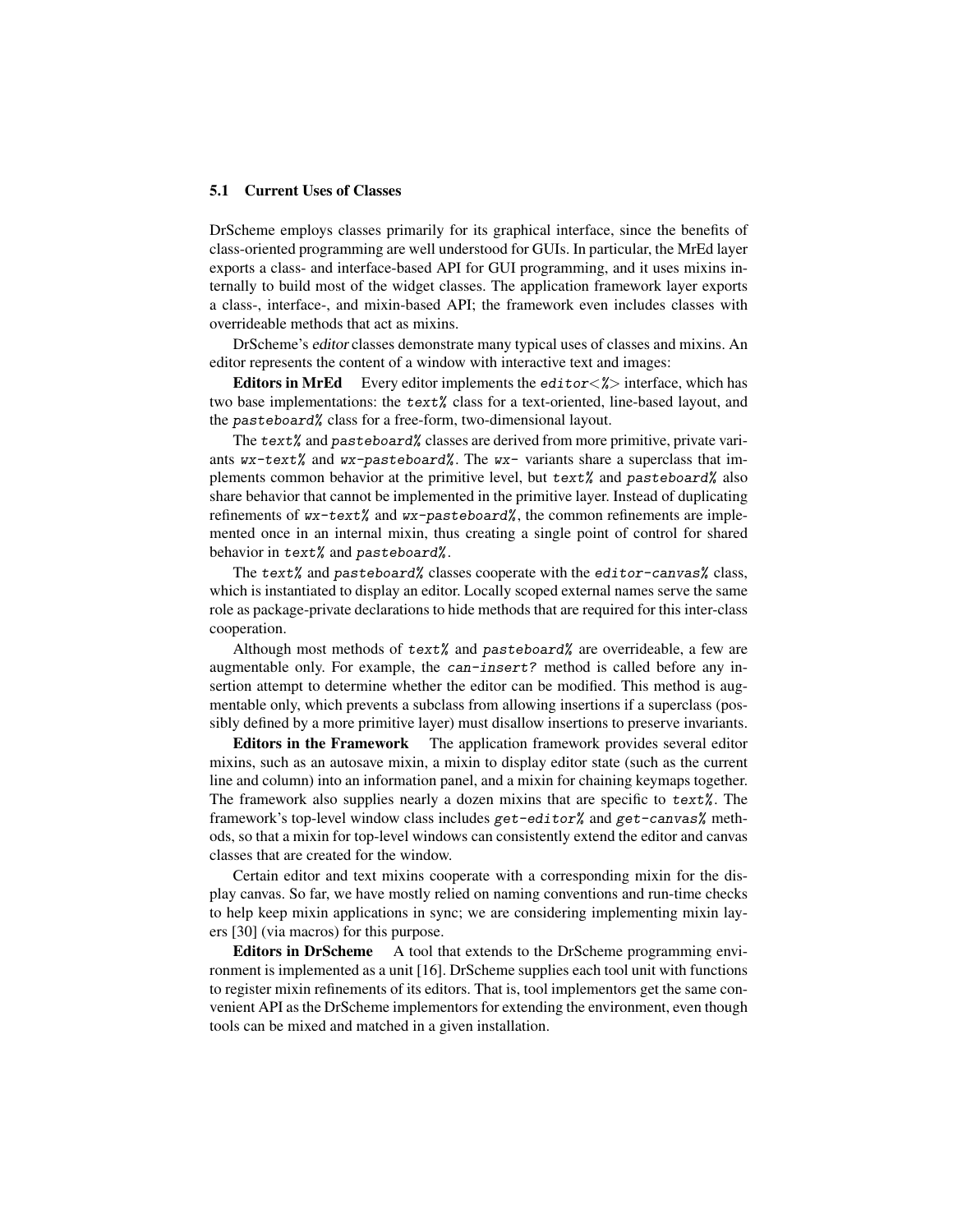

Fig. 4. PLT Scheme class system timeline

#### 5.2 Language Evolution

Figure 4 shows how the class system in PLT Scheme has evolved over the project's 11 year history. To create the initial GUI base for DrScheme, we combined an embeddable Scheme system, libscheme [8], with a C++-based multi-platform GUI library, wxWindows [31]. We also added our own C++-based editor classes, which is why the GUI layer is called "MrEd." To make the C++ classes available in Scheme (for both class extension and instantiation), we extended libscheme with a built-in object system. As our changes to libscheme accumulated, we renamed it "MzScheme."

Our earliest design for classes included support for both mixins (as class plus lambda) and multiple inheritance of classes. We soon abandoned multiple inheritance, since it was rarely used, whereas mixins took hold early in our libraries.

For the first major re-design, we introduced the distinction between public methods and override methods. This avoided occasional confusion where a mixin application that was intended to introduce a method would instead override an existing method.

Through the first two major design stages, the class system implemented objects as records of closures, where a method is represented as a closure with this as a free variable. Such records are a typical way to represent objects in Scheme, and it worked well enough when objects were used in small quantities, such as objects for windows, buttons, and drawing pens. Over time, the addition of new kinds of snips to the editors, especially the nesting of text objects inside of editors, caused an overwhelming consumption of space and time.

The third major design abandoned methods as closures over this in favor of a more Smalltalk-like implementation where an object is a record of field values, plus a classspecific table of method procedures that accept an implicit this argument. This change eliminated performance problems related to the size of text objects in editors.

The third design also introduced by-name initialization arguments as an alternative to by-position arguments. As noted in Section 3, named initialization arguments complement mixin composition; in contrast, by-position arguments often force mixins to provide imperative initialization methods, since there is no simple way to distinguish optional initialization arguments for the mixin from initialization arguments intended for the superclass. In the current design, both forms of initialization arguments remain, but by-position arguments are used only in older libraries.

The first two implementations of classes were built into the language kernel. The implementation of the third design was greatly facilitated by MzScheme's switch from traditional Lisp macros to a modular macro system based on syntax-case [12, 15],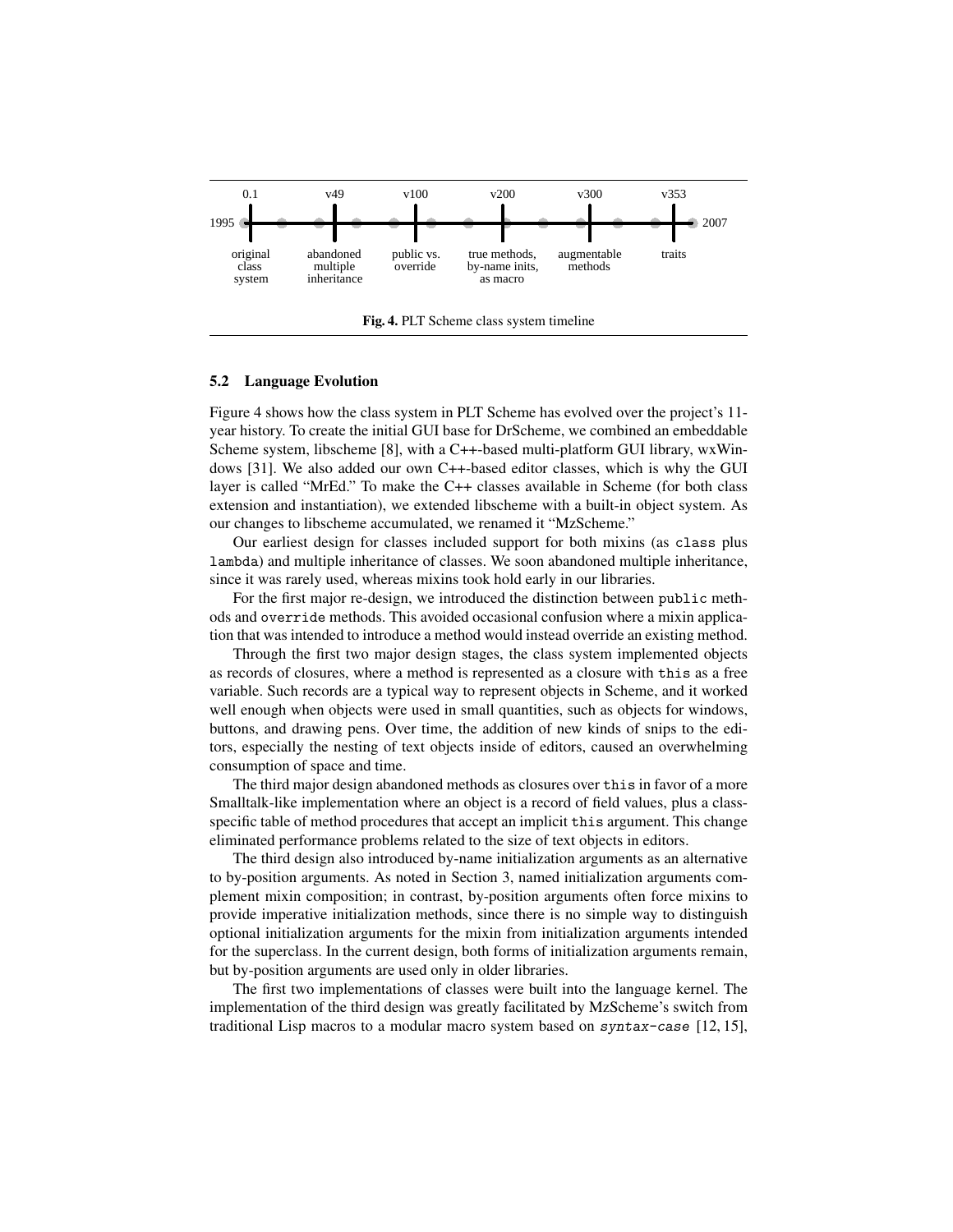so that the class system could be implemented through macros instead of built into the kernel.

The relative ease of changing the macro-based implementation enabled the most recent major change to the class system, which was the addition of augment and inner. The change was motivated by bugs due to incorrect overriding of methods like can-insert?, especially within tools that extend DrScheme.

#### 5.3 Open Issues

The PLT Scheme class system has evolved in response to ever more stringent requirements for stability, performance, and expressiveness. The regularity of events in Figure 4 is surprising—the tick marks correspond to actual dates when changes became widely deployed to users—but they match the consistent growth of PLT Scheme. Predicting further change (and, apparently, its timing) is easier than predicting the specific nature of the change, but several open issues are likely to attract attention.

The class forms's distinction between initialization arguments and fields makes explicit that values used only for initialization need not be stored in the object. Nevertheless, initialization arguments often turn into fields, and there seems to be no advantage in forcing programmers to explicitly designate such conversions; merely referencing an initialization argument from a method should be enough to convert it to a field. Automatic conversion, however, requires expanding all subexpressions when expanding a class form, but the class form needs to expand sub-expressions differently for fields than for initialization arguments. In other words, our macro technology affects our language design (in much the same way that parsing and type-checking concerns sometimes influence the outcome of other language design decisions).

In a similar vein, the class system prohibits an internal reference to a method that is not in an application position (i.e., as a method call). Occasionally, we would like to pass a method as a first-class value to functionals such as map. In this case, the class macro could easily convert the method to a closure over this; we instead force programmers to wrap the method with a lambda so that the closure allocation is more apparent. We may reconsider this design decision.

The run-time cost of object instantiation is higher than it should be. For an object with two initialization arguments that are both converted to fields, the instantiation time is a factor of 20 slower than for a comparable PLT Scheme record. The difference is in gathering and finding initializations arguments by name (which accounts for a factor of 10) and copying saved initialization arguments into fields (remaining factor of 2). One possible solution is to provide a form for specializing new in much the same way that send-generic specializes send.

Like most class systems, the PLT Scheme system conflates implementation inheritance and interface inheritance. That is, a subclass automatically implements any interface that its superclass implements. We are in a good position to try detaching interface inheritance from subclassing, but we have not yet explored that possibility.

Finally, although we have designed a class system that supports mixins and traits as separate extensions, the class system itself includes many built-in features that seem orthogonal: initialization protocols, several method overriding and augmenting protocols,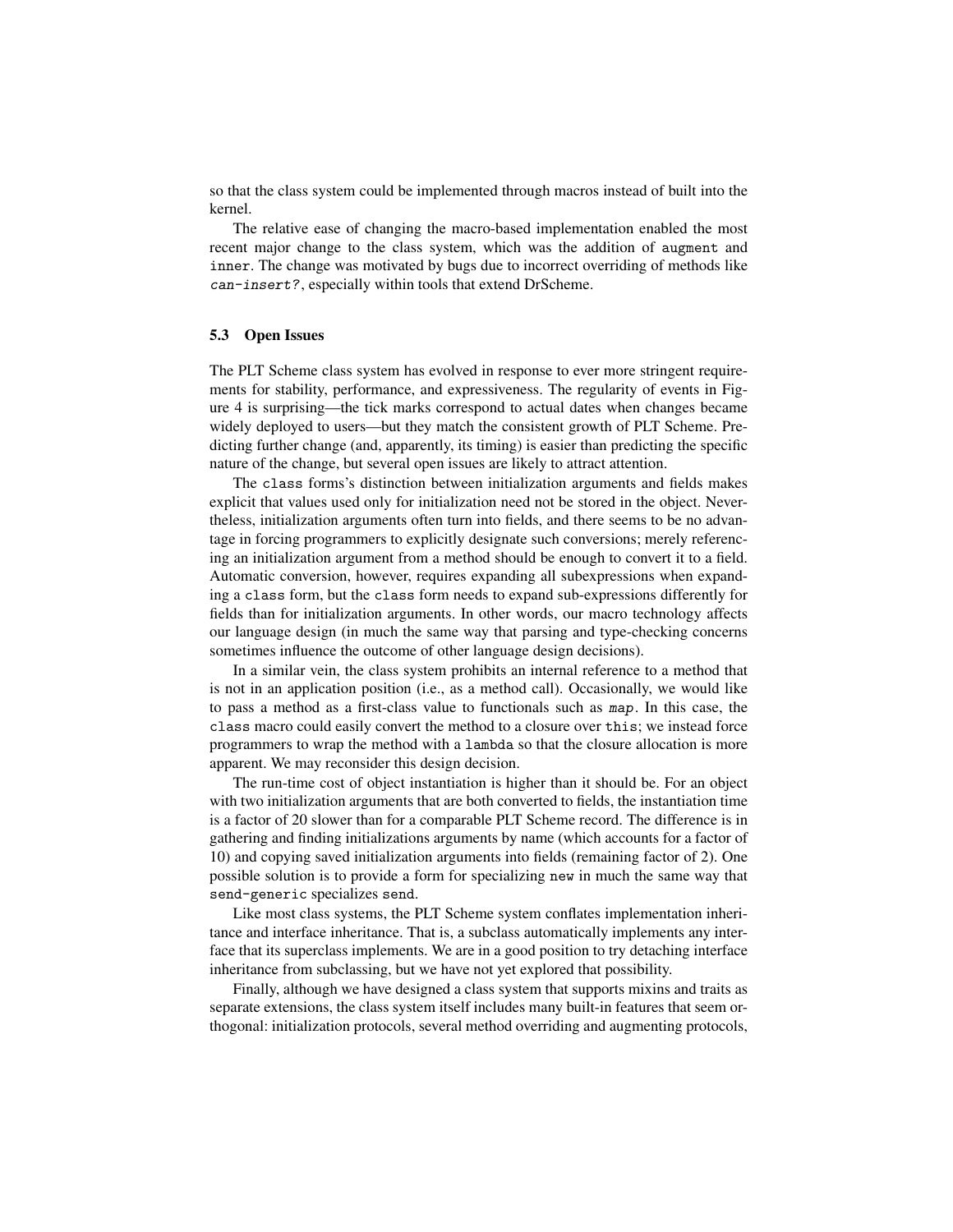and both implementation and interface inheritance. Future work may uncover ways to remove weaknesses and restrictions, making our little pile of features even smaller.

# 6 Related Work on Classes in Scheme

Our approach of adding objects to Scheme closely resembles Friedman's [18] objectoriented style, but it also differs significantly from his work. The key difference concerns the instantiation of classes, which we separate from the macro expansion phase. Instead of specifying a class's method statically, we rely on a run-time computation to completely determine a class's shape. As a result, combining our class with lambda defines mixins that work on varieties of superclass shapes.

Historically, implementors of class systems for Scheme have used the messagepassing metaphor literally, representing an object as a procedure that accepts a methodselecting symbol [1, 2]. More generally, Scheme programmers are often tempted to think of an object as a collection of closures, where this is built into each method's closure instead of passed as an (implicit) argument. Unfortunately, the cost of this perobject representation depends on the number of methods the object supports, instead of just the number of fields. In our experience, the extra overhead is bearable when classes are used sparingly, but it becomes overwhelming otherwise.

Finally, the CLOS approach to classes is relatively popular in Scheme, e.g., the Meroon library [26] or Barzilay's Swindle library [7]. In contrast to Smalltalk-style classes, where behaviors are added by changing a class or deriving a new subclass, behavioral extensions in CLOS are attached to generic methods. An advantage of this approach is that it provides a clear path for adding "methods" to existing data types, including primitive types like numbers and strings. Another advantage is that it generalizes well to multi-method dispatch, which can easily specialize an operation to a particular combination of classes. A major drawback is that it encourages an imperative programming style, where generic methods are mutated to add new class-specific implementations.

# 7 Related Work on Mixins and Traits

The terms mixin and trait have a somewhat troubled and intertwined history, making comparisons among "mixin" and "trait" systems potentially confusing. In this paper, we have committed to particular definitions of the terms, and in the following comparisons, we add a superscript  $({}^{\star}, {}^{\dagger},$  or  ${}^{\ddagger})$  to each use of a term that does not match our definition.

The term  $mixin^*$  originates with Flavors [23], which inspired the Common Lisp Object System (CLOS). In Flavors and CLOS, a mixin<sup>\*</sup> is simply a class that is meant to be combined with other classes via multiple inheritance.

Bracha and Cook refined the definition of mixin to "a subclass definition that may be applied to different superclasses" [11]. As defined by Bracha and Cook, mixins subsume classes, and we took a similar approach in our previous model of mixins for Java [17]. Implementations, however, typically define mixins over a base language with classes, as in PLT Scheme and the Jam language [4]. In the same vein, Smaradagkis and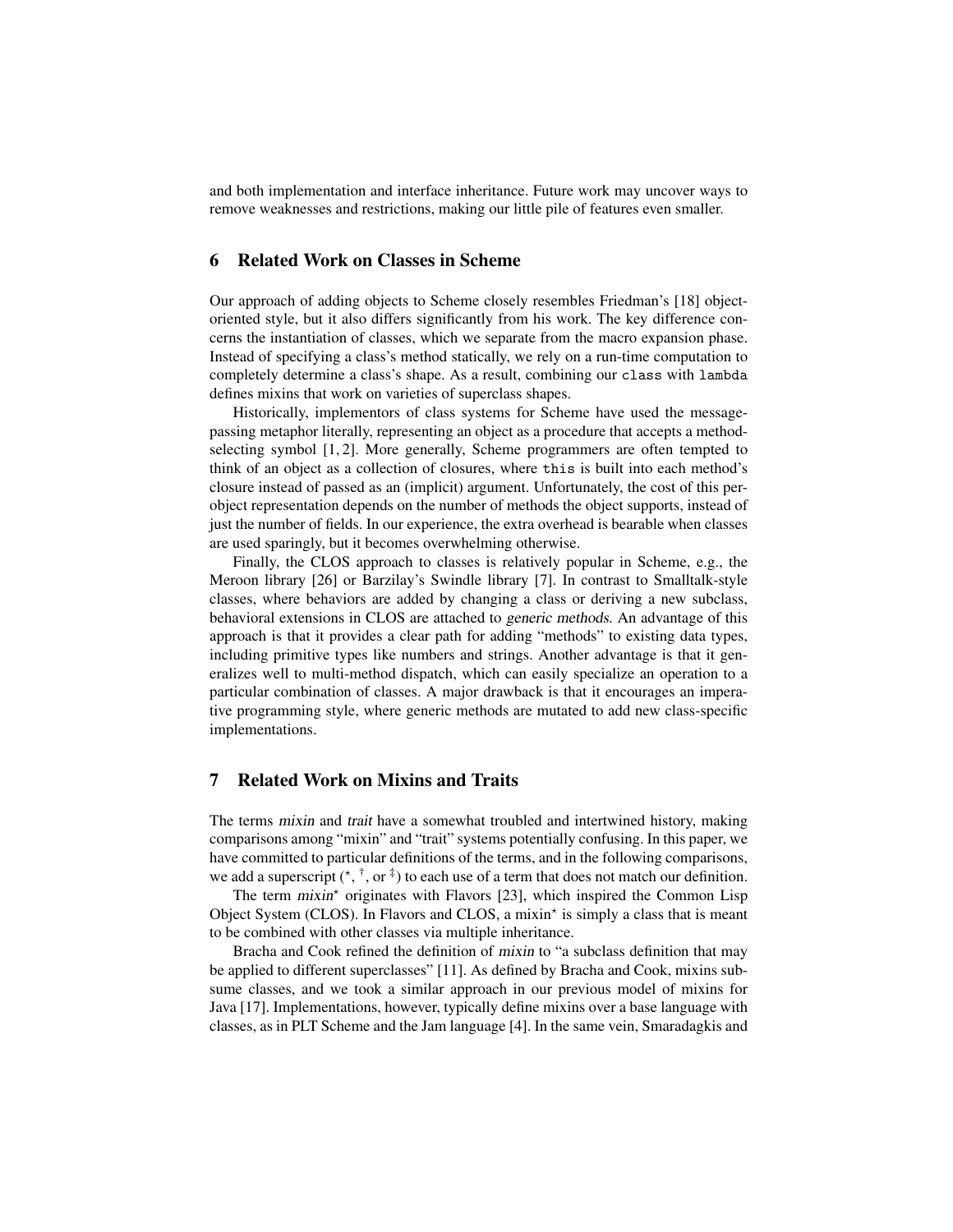Batory implement mixins with C++ templates [30] in the spirit of our mix of class and lambda.

For his dissertation, Bracha used the term mixin<sup>†</sup> for a construct in his Jigsaw language [10], which included operations on mixins† such as sum and exclude. Ancona and Zucca explore a formal framework [5, 6] for mixins† .

Schärli's traits [28, 29] are a form of mixin<sup>†</sup> in the sense of Bracha's dissertation. In particular, Fisher, Reppy, and Turon [14, 27] provide typed models of traits that closely resemble the typed mixin† models of Ancona and Zucca [5, 6]. Using the sense of mixin in Bracha and Cook (and PLT Scheme), however, fine-grained operations make traits qualitatively different from mixins. Our encodings of mixins and traits in Scheme illustrate the difference. In practice, Black et al. [9] note the importance of alias and exclude trait operations for the refactoring of the Smalltalk collection classes. Their experience suggests that mixins are less suited to this kind of refactoring job than traits, but additional experience with both is needed.

The Scala programming language [24] includes a typed  $\text{trait}^{\ddagger}$  construct, but it does not support any operation on traits<sup> $\ddagger$ </sup> other than inheritance and combination with a base class; in other words, the construct may well have been called a mixin. Indeed, since multiple Scala traits<sup>‡</sup> can be composed when they override the same method, and since the order of the composition determines the resulting pattern of super calls, a Scala trait<sup>‡</sup> closely resembles a PLT Scheme mixin (but with a static type system). The Fortress [3] language also includes a  $\text{trait}^{\ddagger}$  construct that is similar to Scala's. Again, Fortress's traits<sup>‡</sup> could be characterized as mixins, although the lack of method overriding in Fortress makes the difference nearly insignificant.

Acknowledgements: We thank our PLT colleagues and numerous anonymous users for coping with 11 years of changes to the class system. We wish to acknowledge the financial support of the National Science Foundation and Texas ATP through these years.

### References

- 1. H. Abelson and G. J. Sussman. *Structure and Interpretation of Computer Programs*. MIT Press, 1984.
- 2. N. Adams and J. Rees. Object-oriented programming in Scheme. In *Proc. ACM Conference on Lisp and Functional Programming*, pages 277–288, 1988.
- 3. E. Allen, D. Chase, V. Luchangco, J.-W. Maessen, S. Ryu, G. L. S. Jr., and S. Tobin-Hochstadt. The Fortress language specification. 2006.
- 4. D. Ancona, G. Lagorio, and E. Zucca. Jam designing a Java extension with mixins. *ACM Transactions on Computing Systems*, 25:641–712, Sept. 2003.
- 5. D. Ancona and E. Zucca. An algebraic approach to mixins and modularity. In M. Hanus and M. Rodríguez-Artalejo, editors, *Proc. Conference on Algebraic and Logic Programming*, volume 1139 of *Lecture Notes in Computer Science*, pages 179–193. Springer-Verlag, 1996.
- 6. D. Ancona and E. Zucca. A primitive calculus for module systems. In G. Nadathur, editor, *Proc. International Conference on Principles and Practice of Declarative Programming*, volume 1702 of *Lecture Notes in Computer Science*, pages 62–79. Springer-Verlag, 1999.
- 7. E. Barzilay. *Swindle*, 2002. http://www.barzilay.org/Swindle/.
- 8. Benson Jr., Brent W. libscheme: Scheme as a C library. In *Proc. USENIX Symposium on Very High Level Languages*, 1994.